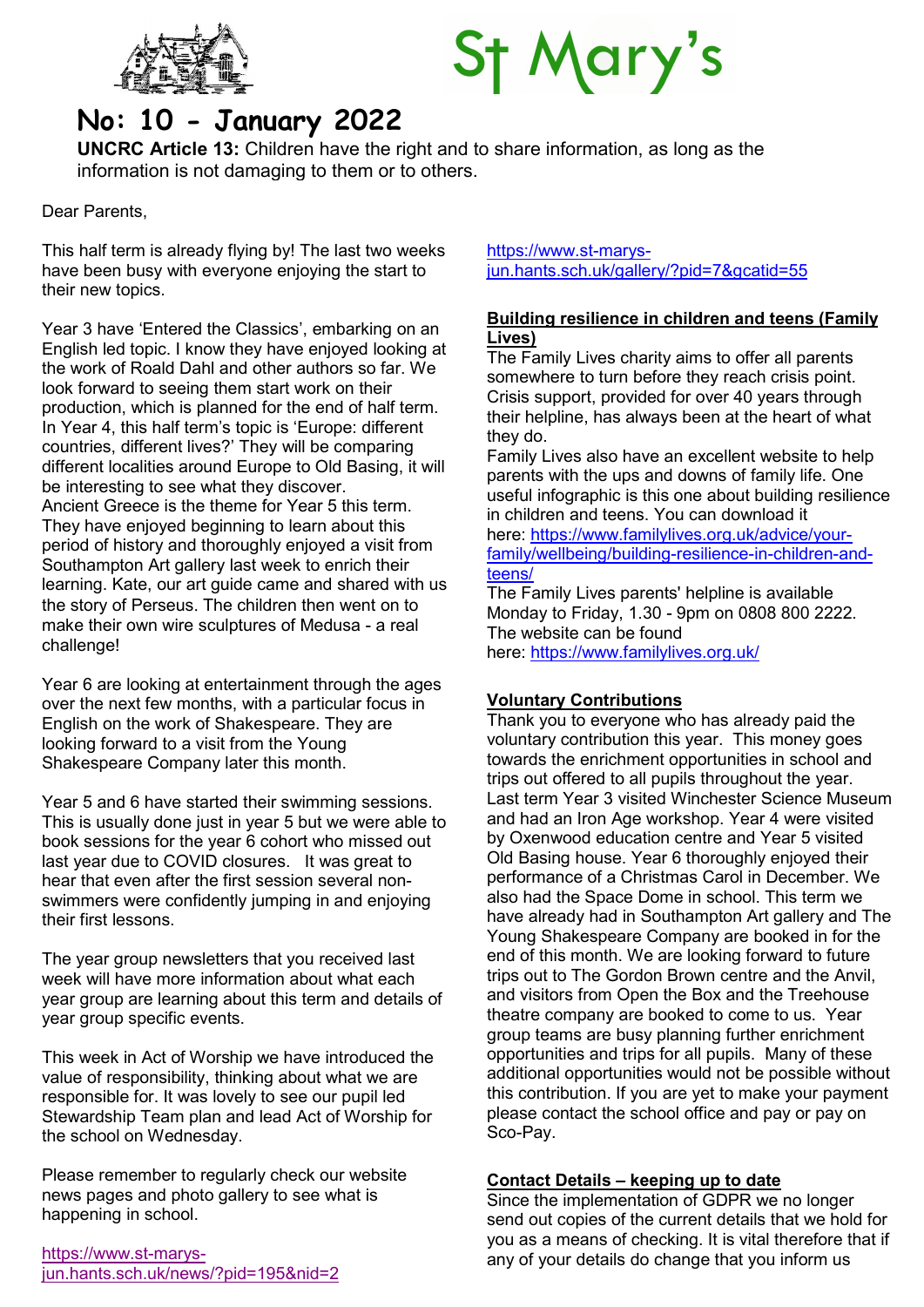immediately – for example you may have had a new mobile phone over Christmas and changed your number. Please could we also ask that we have at least two contact numbers for your child in case of emergencies and that these numbers are readily available. For example, a work number could be a central reception contact for your place of work who can then get a message through to you.

## Absence Reporting

Please remember to keep the office aware if your child is absent from school or has an appointment which means they will be in late or leaving early.

#### Parenting course

It is great to see so many of you signed up for our parenting workshop in February. Please do send back the forms slips sent out on Parent Mail this week if you are interested in attending.

#### COVID 19 Testing and Isolation Periods

A reminder that confirmatory PCR tests following a positive lateral flow device (LFD) test result are to be temporarily suspended from Tuesday 11 January. This will mean that anyone who receives a positive LFD test result will be required to self-isolate immediately and will not be required to take a confirmatory PCR test.

Please note that as LFD are for asymptomatic testing, anyone who has COVID symptoms must still get a PCR test.

From Monday 17 January, people who are selfisolating with COVID-19 will have the option to reduce their isolation period after 5 full days if they test negative with a lateral flow device (LFD) test on both day 5 and day 6 and they do not have a temperature. For example, if they test negative on the morning of day 5 and the morning of day 6, they can return to their education or childcare setting immediately on day 6.

The first test must be taken no earlier than day 5 of the self-isolation period, and the second must be taken the following day. All test results should be reported to NHS Test and Trace.

If the result of either of their tests is positive, they should continue to self-isolate until they get negative results from two LFD tests on consecutive days or until they have completed 10 full days of selfisolation, whichever is earliest.

Anyone who is unable to take LFD tests or anyone who continues to have a temperature will need to complete the full 10 day period of self-isolation.

## Holocaust

As a school we will be marking Holocaust Memorial Day (HMD) as usual, which this year falls on the  $27<sup>th</sup>$ January, although the theme will be introduced during the Monday act of worship and children will be doing related work throughout the week.

We do not look at the events of this period but rather focus on the rights that were taken away from people and the lack of respect that was shown for people's rights. This is centred on the Bible quote from Genesis: 'God created human beings in his own image.'

This year we will again be joining schools across the dioceses of Winchester and Portsmouth in saying the HMD prayer as part of our Act of Worship.

The Powerpoint for the Monday act of worship will be posted in the news section of our website:

https://www.st-marys-

jun.hants.sch.uk/news/?pid=195&nid=2

## Governor's Corner

I hope you had as restful and relaxing Christmas break as these continuing COVID times allowed. Here we are in 2022 and the school is still having to manage the impact of COVID. However, the life of the school carries on. It is great to see the children back in school and in their classrooms. The Governors and school senior leadership continue to work hard ensuring that a high quality educational experience is being delivered by the school. We do this through our variety of committees and regular cycle of meetings, reviewing all aspects of the schools performance. This level of oversight came under close scrutiny in the recent Ofsted inspection and is highlighted as part of the Inspectors report and evaluation of the school. It is a reflection on the continuing commitment of the children, parents, staff and governors to support the activities of the school. And the work of the governors carries on in support of maintaining and improving the school.

Phil Jubin (Vice Chair)

## Mobile Phones

Please can we remind you that if your child has to bring a mobile phone with them to school, these must be signed in at the office in the morning and then collected and signed out at the end of the day. The school is not responsible for any mobile phones that are not handed to the office at the beginning of the day.

## Face Masks in School

Last week the government announced further easing of restrictions. From the 27.1.22 there is no longer a statutory requirement to wear masks in and around school. This now becomes a matter of choice, although I am sure that many shops etc. will still ask for your support in continuing to protect staff and would ask for your continued cooperation in this matter as well.